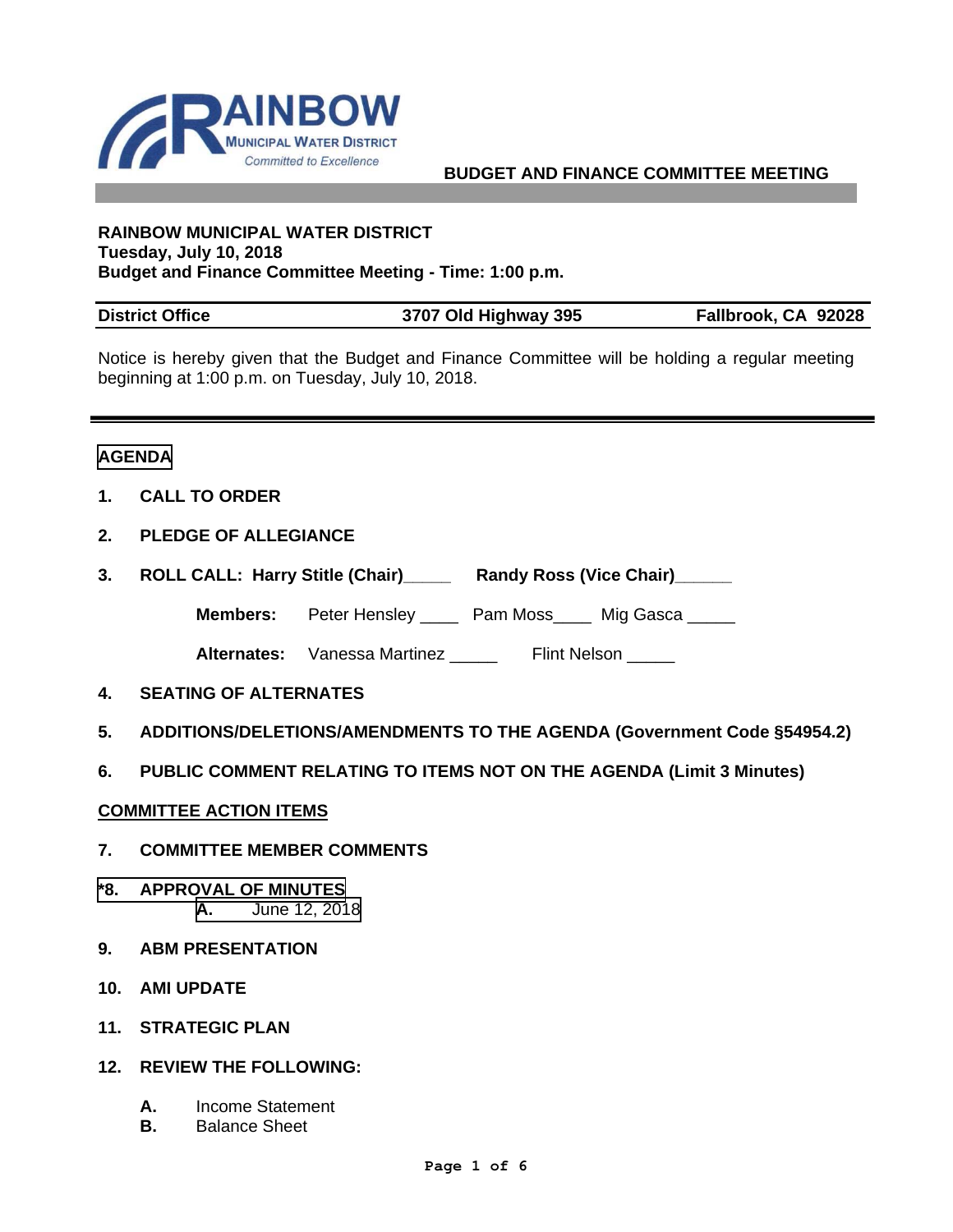- **C.** Cash Flow
- **D.** Treasurer's Report

# **13. LIST OF SUGGESTED AGENDA ITEMS FOR THE NEXT SCHEDULED BUDGET AND FINANCE COMMITTEE MEETING**

**14. ADJOURNMENT** 

### **ATTEST TO POSTING:**

 $\mathcal{H}_{\overline{22}}$   $\overline{\mathcal{U}}$  7-5-18 @ 3:45 p.m.

Hayden Hamilton Secretary of the Board

 Date and Time of Posting Outside Display Cases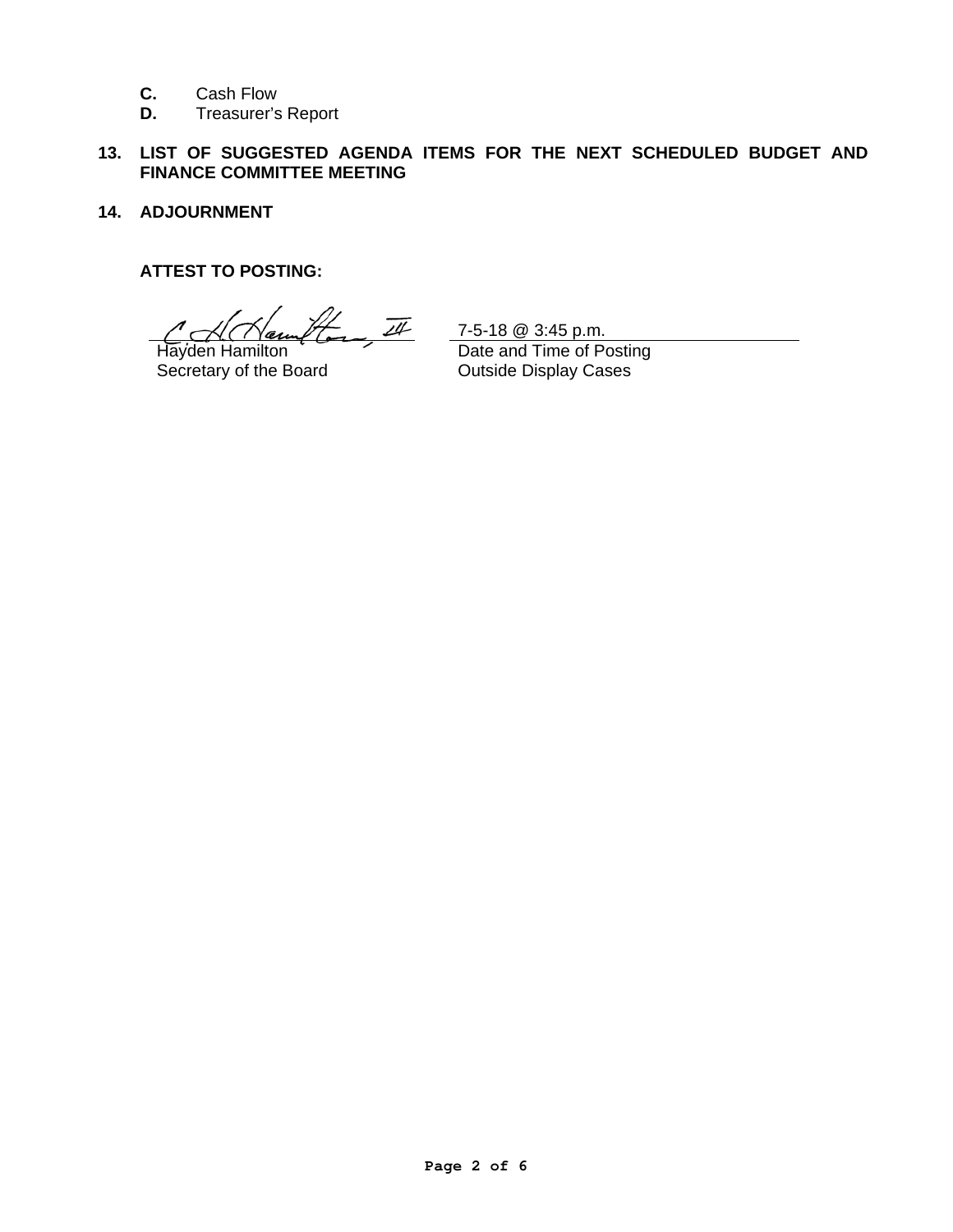# <span id="page-2-0"></span>*DRAFT DRAFT DRAFT*

### **MINUTES OF THE BUDGET AND FINANCE COMMITTEE MEETING OF THE RAINBOW MUNICIPAL WATER DISTRICT JUNE 12, 2018**

**1. CALL TO ORDER**: The Budget & Finance Committee meeting of the Rainbow Municipal Water District was called to order by on June 12, 2018 by Chairperson Stitle in the Board Room of the District Office at 3707 Old Highway 395, Fallbrook, CA 92028 at 1:00 p.m. Chairperson Stitle presiding.

# **2. PLEDGE OF ALLEGIANCE**

# **3. ROLL CALL:**

**Present:** Member Stitle, Member Hensley, Member Moss, Member Gasca, Alternate Nelson,

**Also Present:** Alternate Martinez, Executive Assistant Washburn.

**Absent:** Member Ross, General Manager Kennedy.

One member of the public was present.

# **4. SEATING OF ALTERNATES**

Mr. Stitle announced Mr. Flint would be seated as an alternate.

# **5. ADDITIONS/DELETIONS/AMENDMENTS TO THE AGENDA (Government Code §54954.2)**

 Mr. Gasca suggested an item be added to the agenda to discuss the strategic plan. Mr. Stitle agreed to add this item.

# **6. PUBLIC COMMENT RELATING TO ITEMS NOT ON THE AGENDA (Limit 3 Minutes)**

There were no comments.

# **COMMITTEE ACTION ITEMS**

# **7. COMMITTEE MEMBER COMMENTS**

 Ms. Moss inquired about the recent published proposed water use restrictions. Mrs. Martinez explained these restrictions would not go into effect until 2022. Ms. Washburn pointed out Mr. Kennedy included an article on this topic in the upcoming newsletter.

# **\*8. APPROVAL OF MINUTES**

 **A.** May 8, 2018

Mr. Gasca pointed out in Item #12 it should be "23% above its forecasted gross revenue".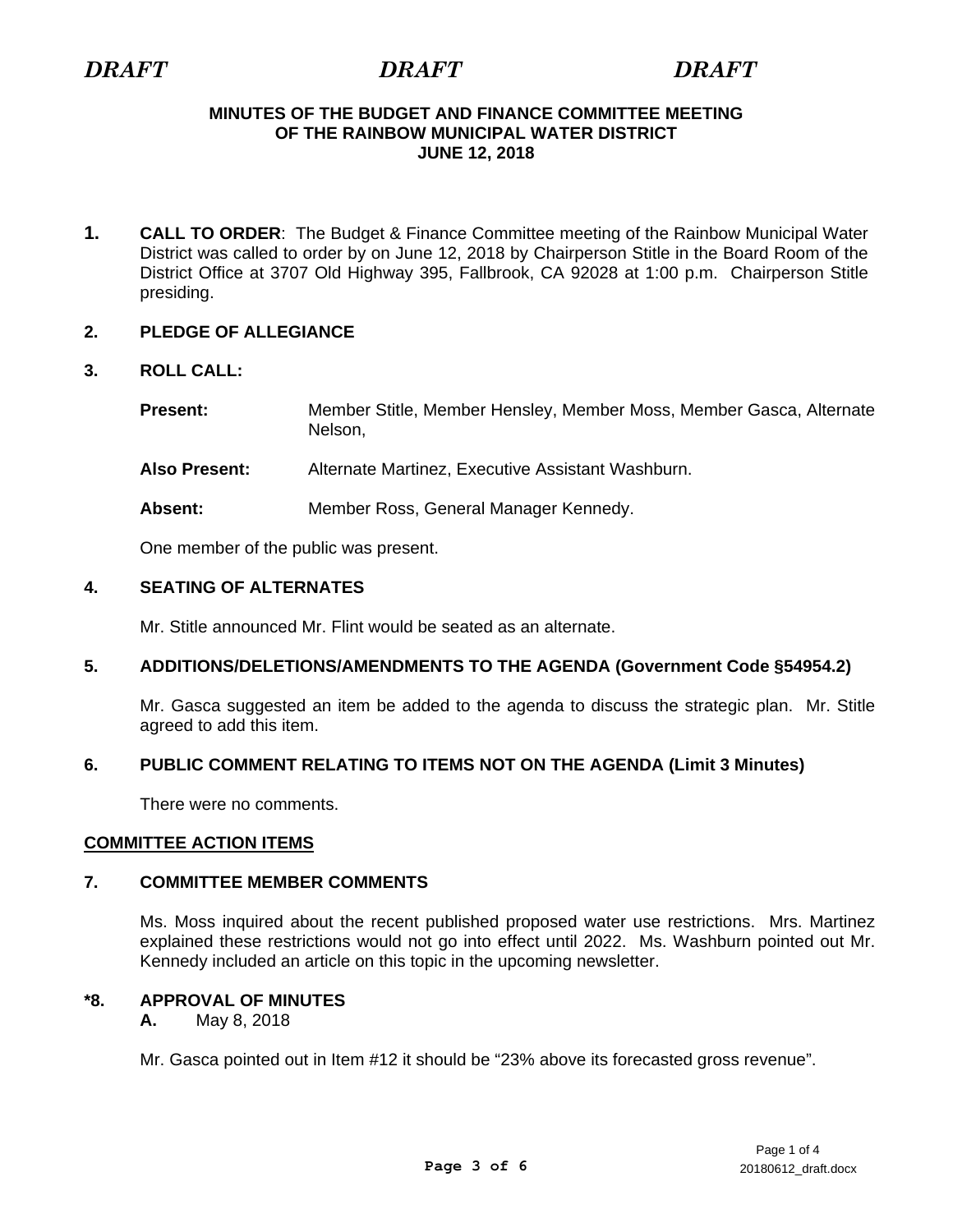*Motion:* 

*To approve the minutes as revised.* 

*Action: Approve, Moved by Member Gasca, Seconded by Member Moss.* 

 *Vote: Motion carried by unanimous vote (summary: Ayes = 5).* 

*Ayes: Member Stitle, Member Hensley, Member Moss, Member Gasca, Alternate Nelson.* 

# **9. FISCAL YEAR 2018-2019 BUDGET FINAL REVIEW**

 Mrs. Martinez noted the presentation being referenced today was the same one provided at the May joint Board and Committee meeting. Ms. Moss inquired about the automobile expenses in terms of Mr. Kennedy's vehicle being replaced and his current vehicle be assigned to the Engineering Department. Mrs. Martinez referred to the slide in the presentation where this addressed as she explained how the decision was made based. Discussion ensued regarding operating costs associated with the additional vehicle being incorporated into the budget.

# **10. HUMAN RESOURCES AND PAYROLL SERVICES REQUEST FOR PROPOSAL**

 Mr. Stitle referenced the proposals provided as handouts and how it was surprising one firm did not provide for immigration verifications. Mrs. Martinez pointed out based on the proposal submitted, it appeared attention was not given to the details provided in the request. It was noted several committee and staff members have experience with ADP and have been very satisfied with their services.

Mr. Hensley inquired as to the costs comparison having to do with a great deal of allocation being made to the Human Resources recruitment services.

#### *Motion:*

*ADP be presented to the Board for consideration.* 

*Action: Approve, Moved by Member Moss, Seconded by Member Hensley.* 

*Vote: Motion carried by unanimous vote (summary: Ayes = 5).* 

*Ayes: Member Stitle, Member Hensley, Member Moss, Member Gasca, Alternate Nelson.*

#### **11. GASB 75 RESULTS**

 Mrs. Martinez reference the proposals provided in the handouts noting how long each firm has been in business. She suggested the committee keep this component in mind when considering the consultants.

Mr. Nelson inquired as to the location of the consultant firms. Mrs. Martinez pointed out one of the firms is in San Diego and how those out of the local area would provide services electronically whenever possible.

Mrs. Martinez recommended either Jefferson Solutions, Inc. or Nyart would best meet the District's needs. Mr. Flint suggested selecting the lowest bidder since RMWD does not need a deep level of services.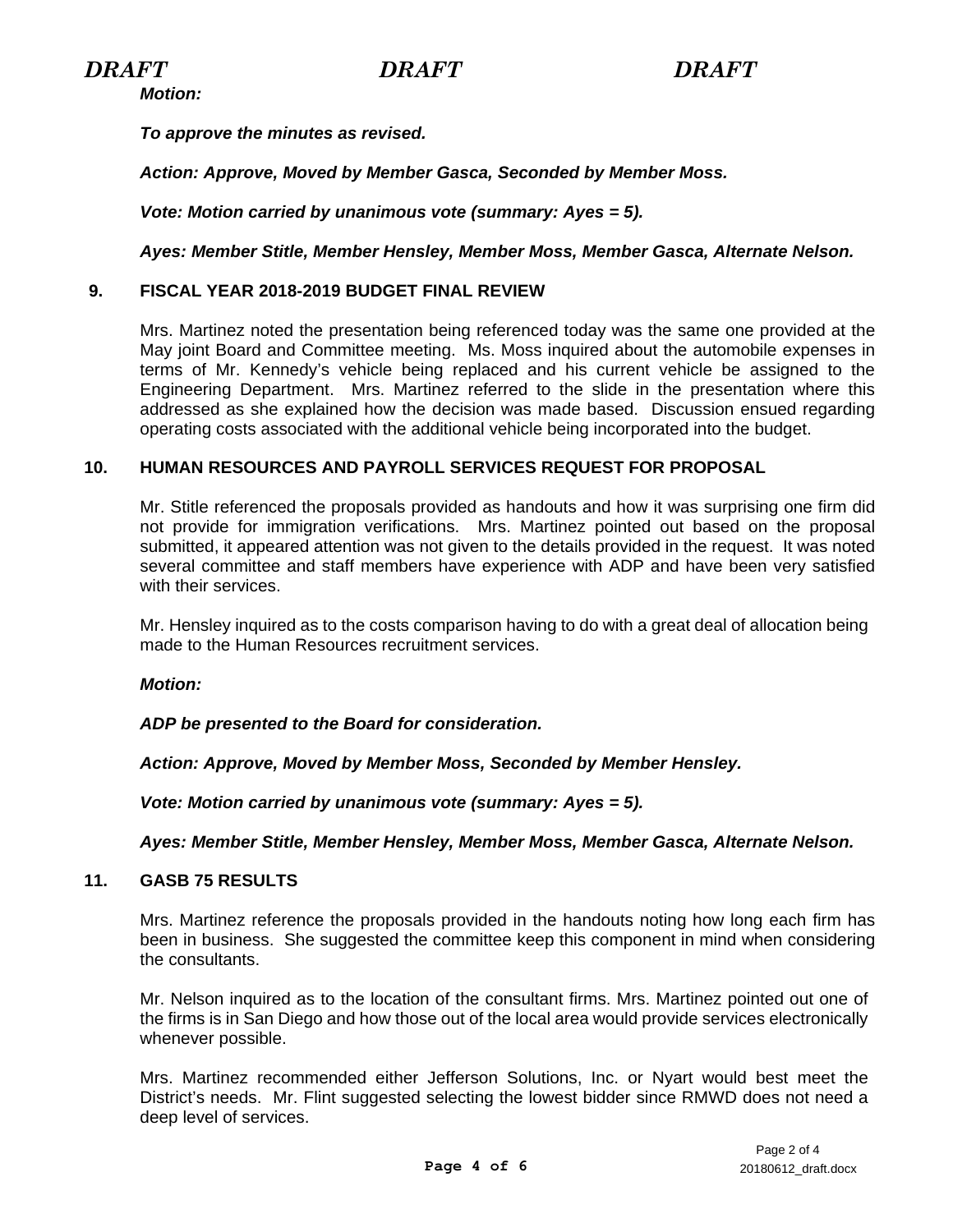Discussion ensued regarding post-retirement benefits, the ratio of RMWD employee participation, as well as what type of agencies these firms have provided services to in the past.

Ms. Moss stated she would prefer selecting Lauterbach Amen, LLP who was the lowest bidder. Mr. Nelson inquired as to why RMWD should not select Lauterbach Amen, LLP.

### *Motion:*

*To recommend the Board select Lauterbach Amen, LLP to provide RMWD with actuarial services.* 

*Action: Approve, Moved by Member Moss, Seconded by Alternate Nelson.* 

*Vote: Motion carried by unanimous vote (summary: Ayes = 5).* 

*Ayes: Member Stitle, Member Hensley, Member Moss, Member Gasca, Alternate Nelson.* 

# **12. ABM INVESTMENT GRADE AUDIT REVIEW**

 Mr. Stitle talked about Flume, a product Mr. Kennedy shared information about at the Engineering and Operations Committee meeting. Discussion followed.

Mr. Kennedy mentioned ABM would be providing the District with multiple options. Discussion ensued regarding meters.

#### **13. REVIEW THE FOLLOWING:**

- **A.** Income Statement
- **B.** Balance Sheet
- **C.** Cash Flow
- **D.** Treasurer's Report

Mrs. Martinez reviewed the information provided in the reports provided. Discussions ensued.

Mr. Flint made an inquiry on the Treasurer's Report. Mrs. Martinez provided a response.

# **13A. DISCUSSION REGARDING STRATEGIC PLAN**

Mr. Kennedy reviewed some of the financial objectives with the committee members.

Discussions ensued regarding the fleet, invoice processing, implementation of financial software, as well as cyber security.

Mr. Gasca encouraged the committee members to review the plan objectives provided as a handout and notify Mr. Kennedy or Mrs. Gray of any suggestions revisions. He also mentioned possibly considering updating the strategic plan itself.

# **14. LIST OF SUGGESTED AGENDA ITEMS FOR THE NEXT SCHEDULED BUDGET AND FINANCE COMMITTEE MEETING**

It was noted an ABM presentation, AMI update, and the strategic plan should be on the next committee agenda.